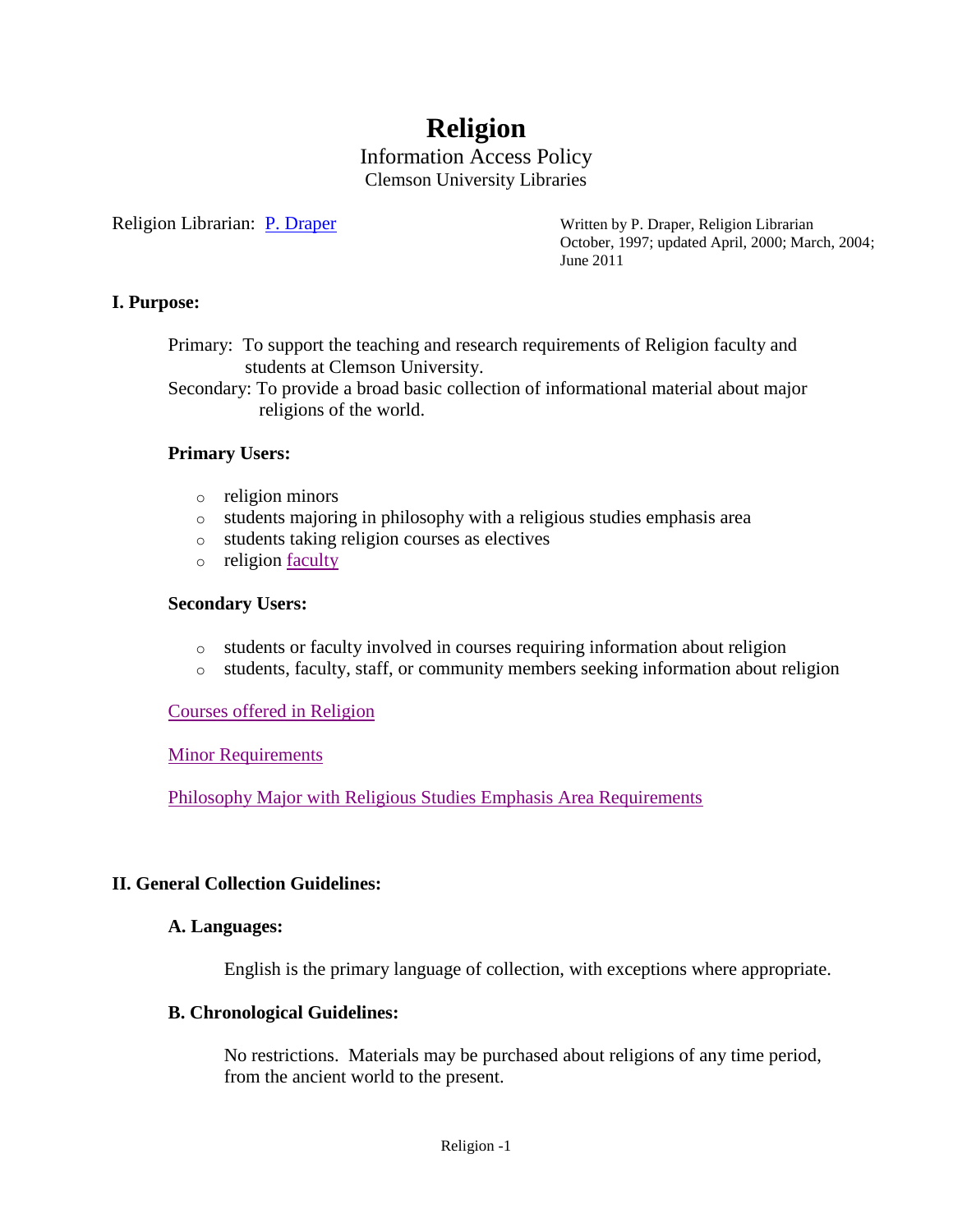#### **C. Geographical Guidelines:**

Emphasis is on the Middle East, western Europe, the United States, and Asia, though materials may be purchased on religions in any part of the world.

## **D. Types of Material Collected:**

- o **Books**: Monographs and edited books about specific subjects will be purchased, as well as biographies of significant figures, dictionaries and encyclopedias of religion, Biblical commentaries and concordances, new translations of Bibles and other sacred texts, and atlases. Books may be purchased in print or electronic format, depending on the type of book, the cost, the type of use expected, and the preference of users.
- o **Journals**: Every effort will be made to preserve the current journal collection and to add new titles requested by faculty as funds allow. All journals will be purchased in electronic format if possible. Selection of new journals will be based on faculty requests.
- o **Indexes & Abstracts**: Currently-held indexes and abstracts most relevant to research in religion:

| online: | <b>ATLA Religion Database</b>                                |
|---------|--------------------------------------------------------------|
|         | Academic Search Premier                                      |
|         | Web of Science (includes Arts and Humanities Citation Index) |
|         | Humanities International Index                               |
|         | Humanities & Social Sciences Index Retrospective, 1907-1984  |
|         | <b>ProQuest Dissertations &amp; Theses</b>                   |
| print:  | <b>Old Testament Abstracts</b>                               |
|         | <b>New Testament Abstracts</b>                               |
|         |                                                              |

- Indexes and abstracts in philosophy, sociology, psychology, history, art, or music may also be relevant to specific questions; see policies in those subjects for holdings.
- o **DVDs** are collected upon request.
- o **Excluded Materials**:
	- Sectarian materials of an inflammatory or proselytizing nature or obviously denominational materials whose primary purpose is to present one sect as superior to another, unless they have historical or research value.
	- Works of pastoral theology (education/training of ministers or lay workers, preaching, homiletics, and practical church work), unless they have historical or research value.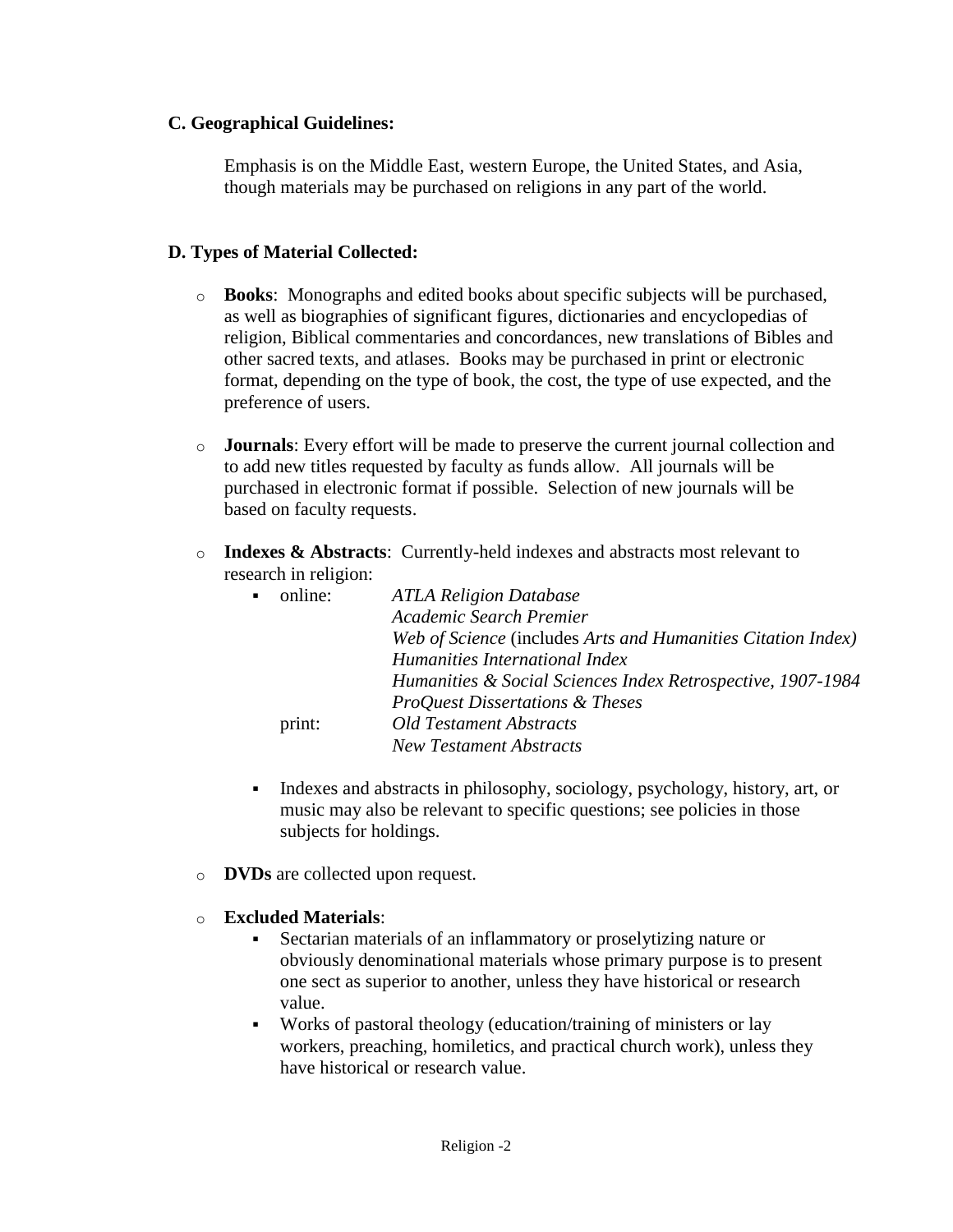- Inspirational or devotional literature, unless it has historical or research value.
- Works of ecclesiastical theology (church management, religious vocations, church finance, religious education and social life), missions, and evangelism, unless they have historical or research value.
- Bibliographies
- Textbooks: Books that are used as textbooks in Clemson classes will not be purchased solely for that reason, but use as a textbook will not exclude the purchase of a useful book.

# **E. Date of Publication:**

Generally, current publications will be selected, with exceptions where appropriate.

## **F. Other General Considerations:**

Because of the broad range of subjects that a student of Religion may find relevant, acquisition policy for materials covered by many [information access](http://www.clemson.edu/library/reference/infoAccessPolicies.html)  [policies](http://www.clemson.edu/library/reference/infoAccessPolicies.html) may also be of interest.

# **III. Primary Subject Classifications, LC Call Numbers, and Collecting Levels**

| <b>Subject</b>                                                                                                                                                                                                              | LC<br><b>Class</b> | <b>Collecting Level</b> |
|-----------------------------------------------------------------------------------------------------------------------------------------------------------------------------------------------------------------------------|--------------------|-------------------------|
| Religion, religions, science and religion,<br>life after death, religious symbolism,<br>mythology, mysticism, meditation, Hinduism,<br>Buddhism, Zoroastrianism, Chinese religions,<br>Japanese religions, Indian religions | <b>BL</b>          | undergraduate           |
| <b>Judaism</b>                                                                                                                                                                                                              | <b>BM</b>          | undergraduate           |
| <b>Islam</b>                                                                                                                                                                                                                | <b>BP</b>          | undergraduate           |
| <b>Buddhism</b>                                                                                                                                                                                                             | <b>BQ</b>          | undergraduate           |
| <b>Christianity</b>                                                                                                                                                                                                         | <b>BR</b>          | undergraduate           |
| <b>The Bible</b>                                                                                                                                                                                                            | <b>BS</b>          | undergraduate           |
| <b>Doctrinal Theory</b>                                                                                                                                                                                                     | <b>BT</b>          | undergraduate           |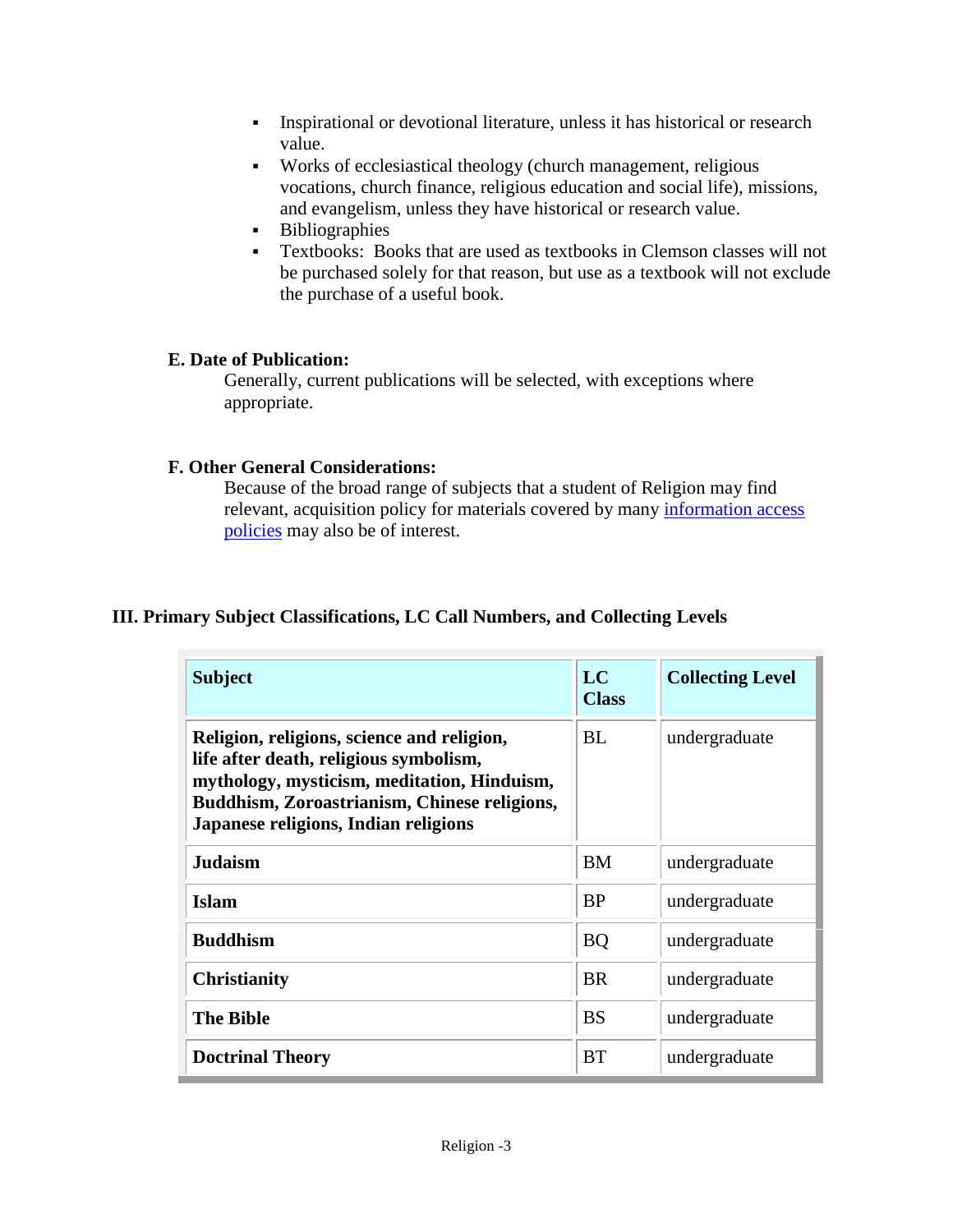| <b>Theology</b>                | BV | undergraduate<br>(with exceptions<br>where noted under<br>excluded materials<br>above) |
|--------------------------------|----|----------------------------------------------------------------------------------------|
| <b>Denominations and sects</b> | BX | undergraduate                                                                          |

## **IV. Access to Information Not On-Site**

**Pascal Delivers** and **Interlibrary Loan** are the primary means of access to books and journals not owned or accessible by the Library. This service is available free to Clemson University students, faculty, and staff.

## **V. Selection Guides**

- faculty and student requests and recommendations
- reference and instruction (answering student and faculty questions and preparing instruction sessions based on faculty assignments identifies gaps in the collection)
- review sources, e.g. *Choice*
- weekly approval slips from YBP (chosen based on the subject profile we have created) ensure notification of titles that fit the needs of the library's collection
- publishers' catalogs
- vendor's databases (GOBI)
- indexes, bibliographies, and series lists
- [faculty](http://www.clemson.edu/caah/philosophy/faculty-staff/index.html) teaching and research interests
- circulation activity

#### **VI. Deselection (Weeding) Guidelines**

Books may be weeded from the collection if they:

- are in such bad condition that they cannot be repaired (a replacement copy will be purchased if available for important titles)
- do not fit current collection guidelines (unless deemed to have historical research value)
- have little or no circulation activity (if not widely held in other South Carolina libraries, they may be sent to Remote Storage)
- are older editions with no circulation activity in the last fifteen years whose content is covered by newer books in the collection